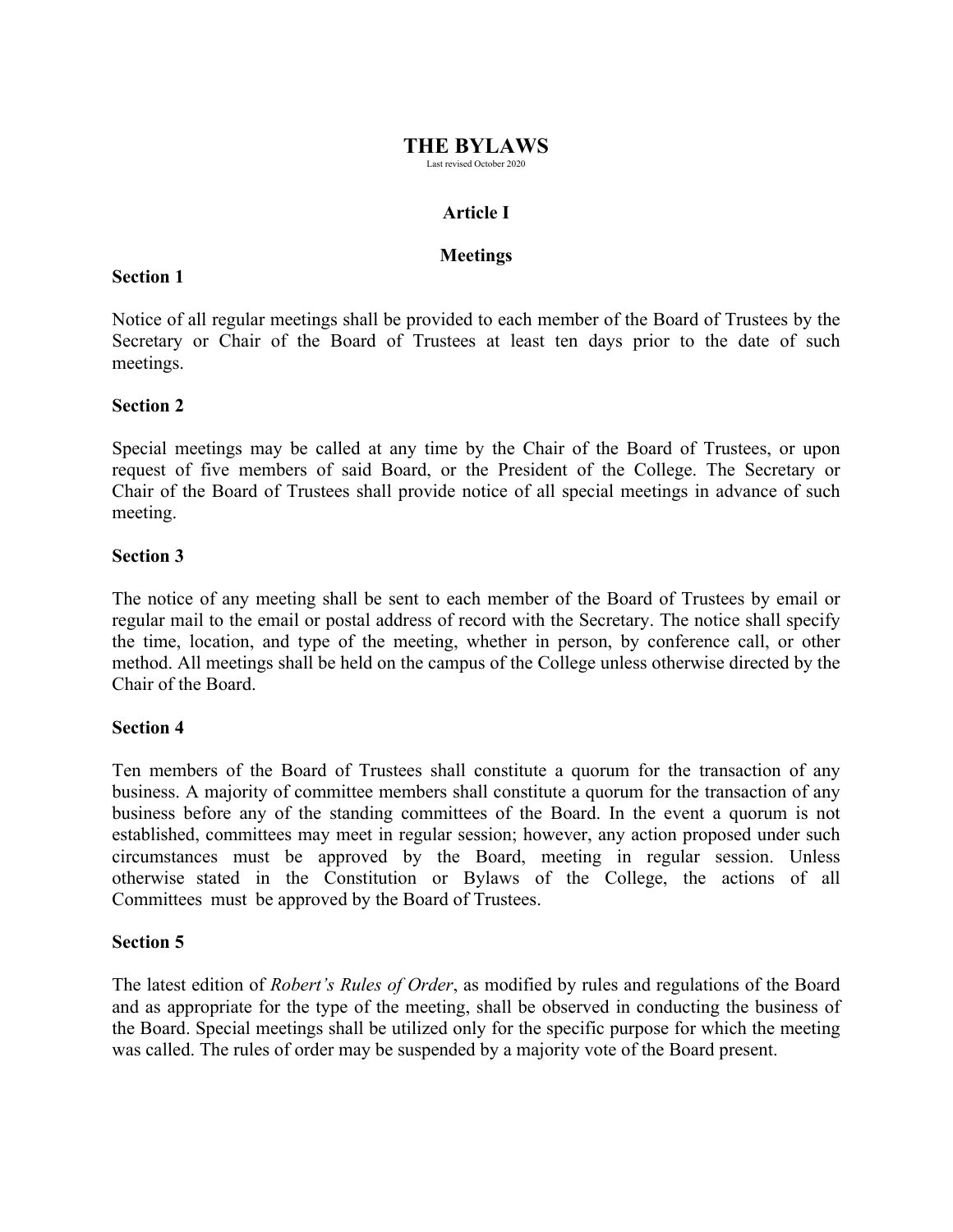The Board normally will invite representatives of the faculty and student body to participate in sessions of meetings of the full Board of Trustees.

# **Article II**

# **The Board of Trustees: Its duties, its officers, their duties**

### **Section 1**

The Board shall have the power to decide questions of faculty tenure of office, salary, and rank. Tenure regulations, as approved by the Board of Trustees, are to be published in the current Faculty Handbook.

### **Section 2**

The Board, after due examination and proof of the facts, shall have the power to depose any individual from office as the welfare of the institution may demand.

### **Section 3**

The Board shall have the power to confer the degrees usually conferred by colleges and universities. In the conferring of degrees the Board shall ordinarily act on the recommendation of the faculty of the College. If the Board of Trustees shall fail to meet, the faculty shall have the authority to confer degrees in course.

#### **Section 4**

The Board shall exercise supervision over the investment of endowment funds and shall have control of other funds of the College.

#### **Section 5**

All officers of the Board shall be elected at the annual meeting. In the event of a failure for any reason to elect any or all of said officers, or in case any vacancy occurs in said officers from any cause, the Executive Committee shall appoint a successor who shall hold office for the balance of the term.

#### **Section 6**

The Chair of the Board of Trustees shall preside over all meetings and shall discharge the duties which usually pertain to that office. The Chair shall sign all diplomas and shall execute contracts and instruments authorized or issued by authority of the Board requiring his/her signature, the Secretary attesting.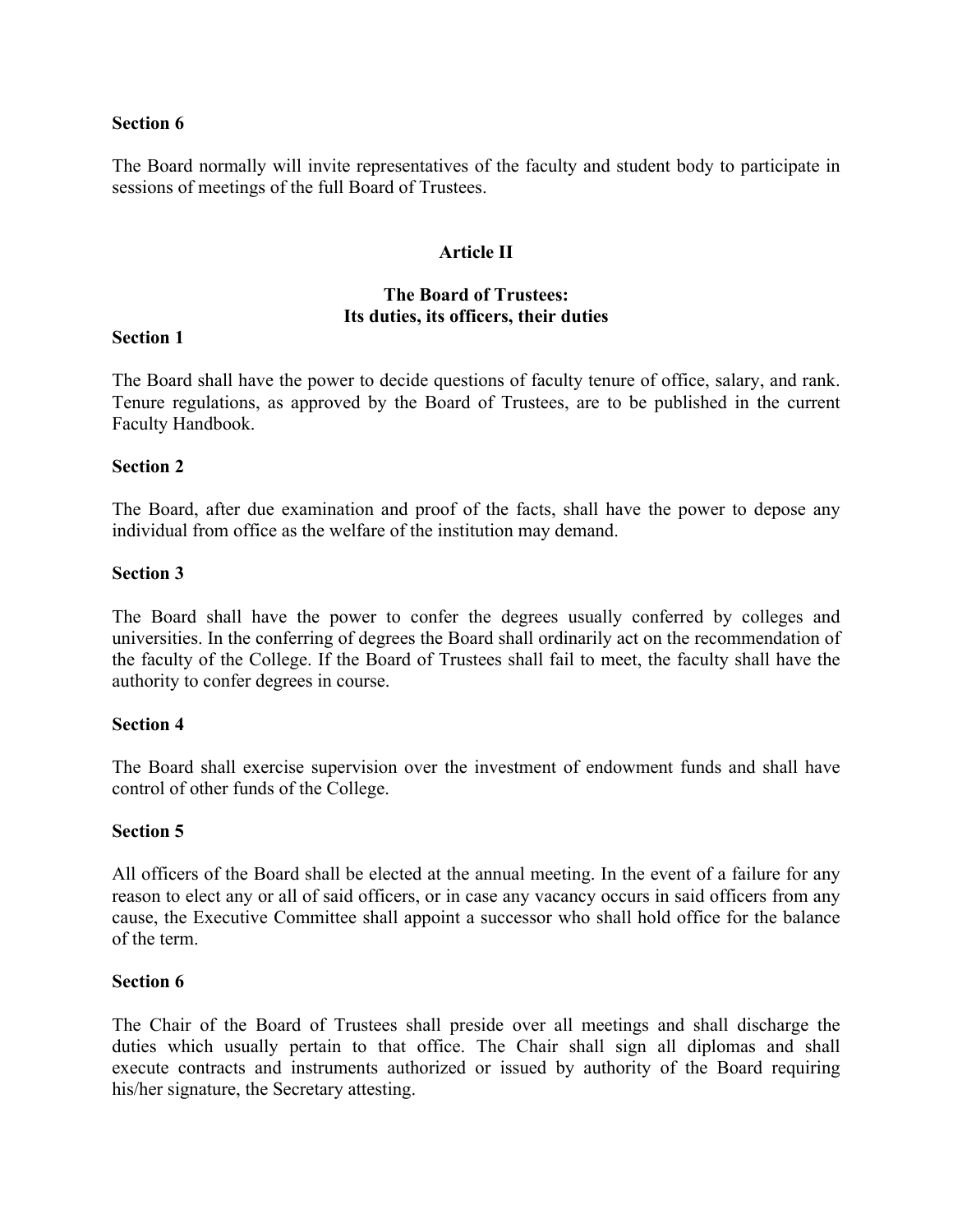The First Vice Chair of the Board of Trustees shall, in case of absence or disability of the Chair, perform all the duties of that office. In the event the First Vice Chair is unable to fulfill these duties, such responsibility will rest with the Second Vice Chair. If the Chair, First Vice Chair, and Second Vice Chair all are unable to attend a meeting of the Board of Trustees or of the Executive Committee of the Board, the Chair of any of the Standing Committees shall be elected to chair that meeting.

# **Section 8**

The Secretary shall keep a correct account of all the proceedings of the Board and attend to the correspondence of the Board as required. Before the minutes are officially adopted they shall be placed before the members of the Board in writing and be approved by the Board at its regular meeting.

## **Section 9**

The Treasurer shall preserve an accurate account of all funds received and paid out by the College, and shall submit annually a comprehensive set of financial statements of the same in such form and at such other times as such reports shall be called for by the Board of Trustees.

The College shall carry appropriate insurance/surety to assure the faithful performance of the Treasurer's duties, the premium on said coverage to be paid by the College.

The Treasurer of the College shall be the custodian of all assets belonging to the College, and shall maintain an accurate record of all transactions concerning all assets of the College.

The books of the Treasurer and of the College shall be audited by a firm of certified public accountants approved by the Board of Trustees, or in case of emergency, by the Executive Committee of the Board.

## **Section 10**

The Attorney shall be the legal advisor of the College, and shall perform such duties as usually pertain to said office. The Attorney may attend all Board meetings with voice, but no vote.

## **Section 11**

The College shall purchase and maintain insurance on behalf of its Officers and Trustees against any liability asserted against or incurred by its Officers or Trustees in their capacity as an Officer or Trustee or arising from their status as an Officer or Trustee.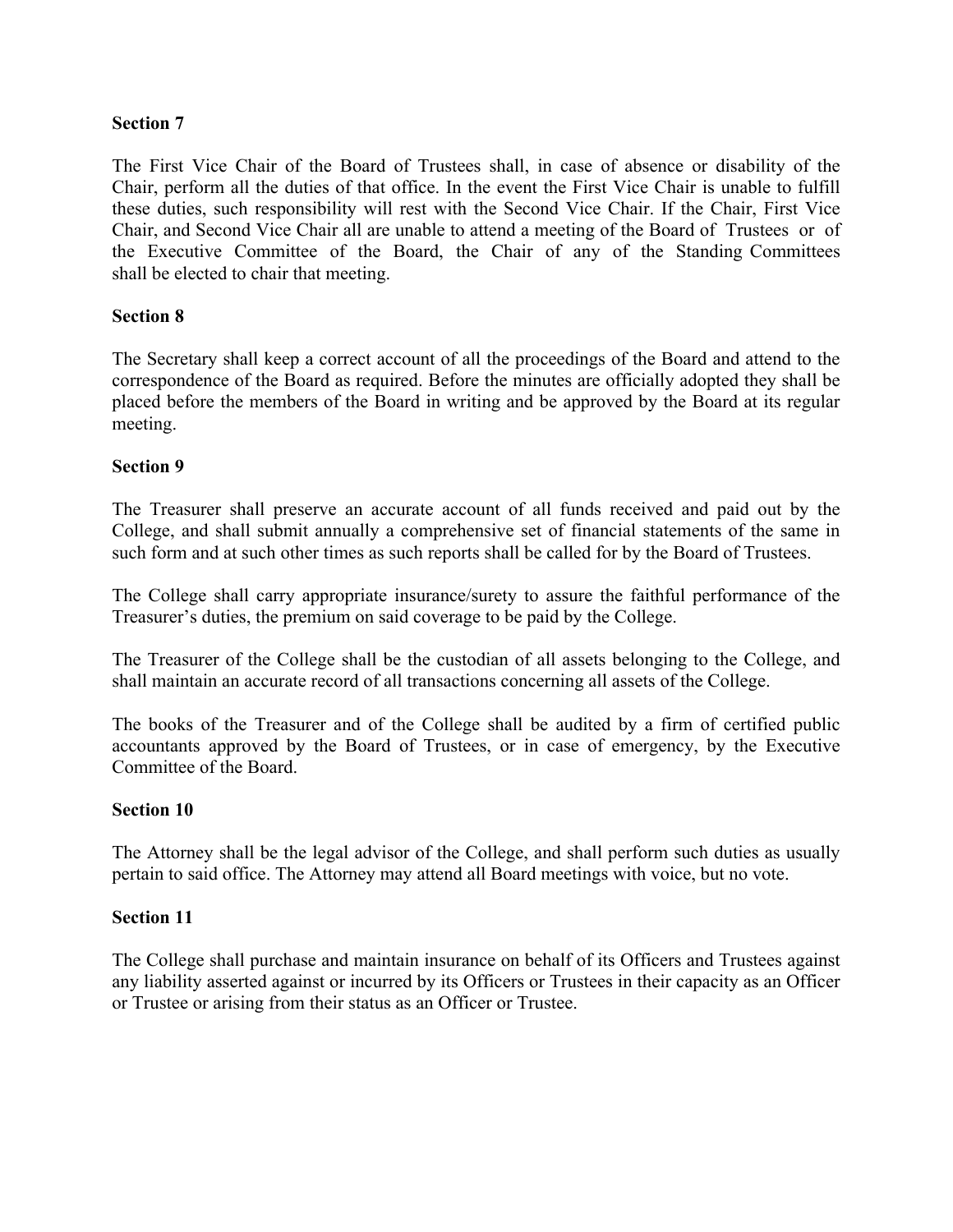# **Article III**

# **Committees of the Board of Trustees**

### **Section 1**

The Standing Committees of the Board of Trustees shall be Executive; Governance; Finance; Academic Planning and Resources; Audit and Risk Management; Advancement; Strategic Planning and Review; and Student Affairs.

## **Section 2**

The Standing Committees, other than the Executive Committee, shall be appointed by the Chair of the Board with the concurrence of the Board, at the annual meeting or as soon thereafter as possible, to serve until their successors are appointed. In making the appointments, the Chair of the Board shall designate the Chair of each Committee.

### **Section 3**

The Committees appointed shall consist of at least three members of the Board. The Chair of the Board, both Vice Chairs, and the President of the College shall be members *ex officio* of all committees.

### **Section 4**

Meetings of any Committee shall be called whenever deemed necessary by the Chair of the Committee, by the Chair of the Board, or by the President of the College. The Executive Committee shall arrange for its regular meetings.

#### **Section 5**

The Executive Committee shall consist of the Chair, the First Vice Chair, Second Vice Chair, Secretary, and Treasurer of the Board of Trustees; the President of the College; and the Chairs of the Standing Committees of the Board.

The Chair of the Board shall be Chair of the Executive Committee.

The Executive Committee shall have the power to act on behalf of the Board when the Board is not in session. It shall make formal report of its actions to the Board at its next regular meeting.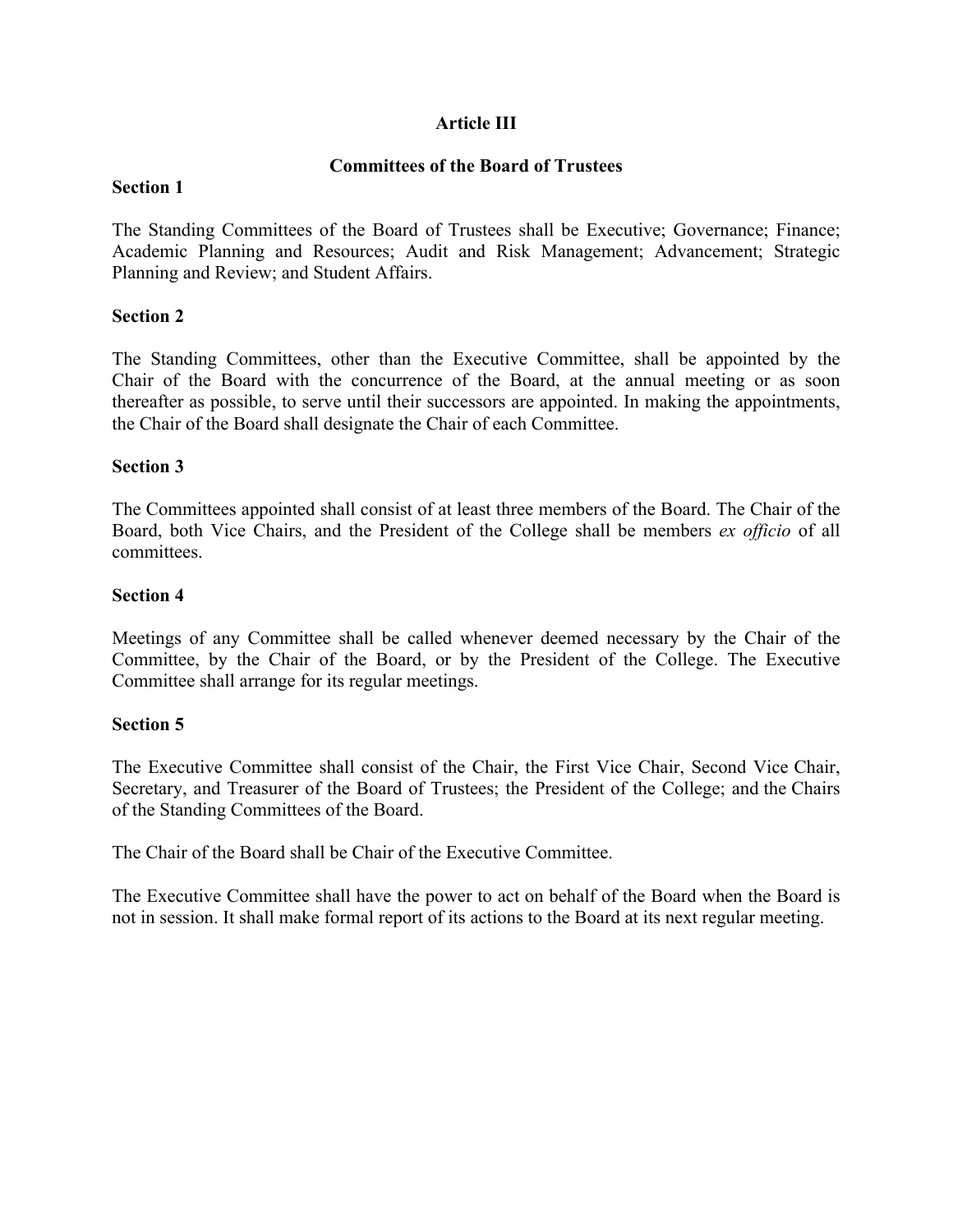The Governance Committee identifies and recommends to the Board individuals who would bring important, appropriate, and necessary experience, skills, and character to the Board as Trustees. The Committee oversees the election process for new Trustees. It regularly evaluates the service of all Trustees, recommending to the Board those individuals whose service merits re-election as Trustees of the College. The Committee oversees the process by which Officers of the Board are proposed, reviewed, and elected. It also considers and recommends individuals for election as Trustees Emeriti or Honorary Trustees.

The Governance Committee reviews the Constitution and Bylaws of the College, ensures compliance with them and with Board policies, and recommends changes, when necessary and appropriate, to the Board. The Committee monitors, tests, and implements best practices of governance for the full Board and across all committees of the Board. It reviews and maintains the list of Trustee Expectations published in the Trustee Handbook, and oversees the orientation of new Trustees.

# **Section 7**

The Finance Committee, acting in accordance with the general policy and under the instructions of the Board, shall make, or cause to be made, investments of all the College funds available for investment. This Committee during the intervals between the meetings of the Board of Trustees and of the Executive Committee, shall have the authority to change the investments of the College funds and to make new investments in accord with the guidelines approved by the Board. The Committee shall make formal report of such transactions at the next meeting of the Board. Any investment, purchase, or sale for the account of the endowment funds of the College, or any contract concerning the same, shall have the formal approval of this Committee. This Committee shall review proposals for any significant debt commitment by the College. No loan shall be made to any trustee, officer, or employee of the College, nor to any religious, fraternal, or charitable organization.

Funds of the College shall be grouped as follows:

- (a) Unrestricted net assets
- (b) Temporarily restricted net assets
- (c) Restricted net assets

No restricted endowment funds shall be expended or hypothecated for current expenses. All restricted endowment funds shall be retained and preserved inviolate.

The Finance Committee shall:

- develop and oversee the Endowment Investment Policy approved by the Board.
- develop and oversee all major capital projects approved by the Board.
- develop and oversee a long-range capital plan approved by the Board.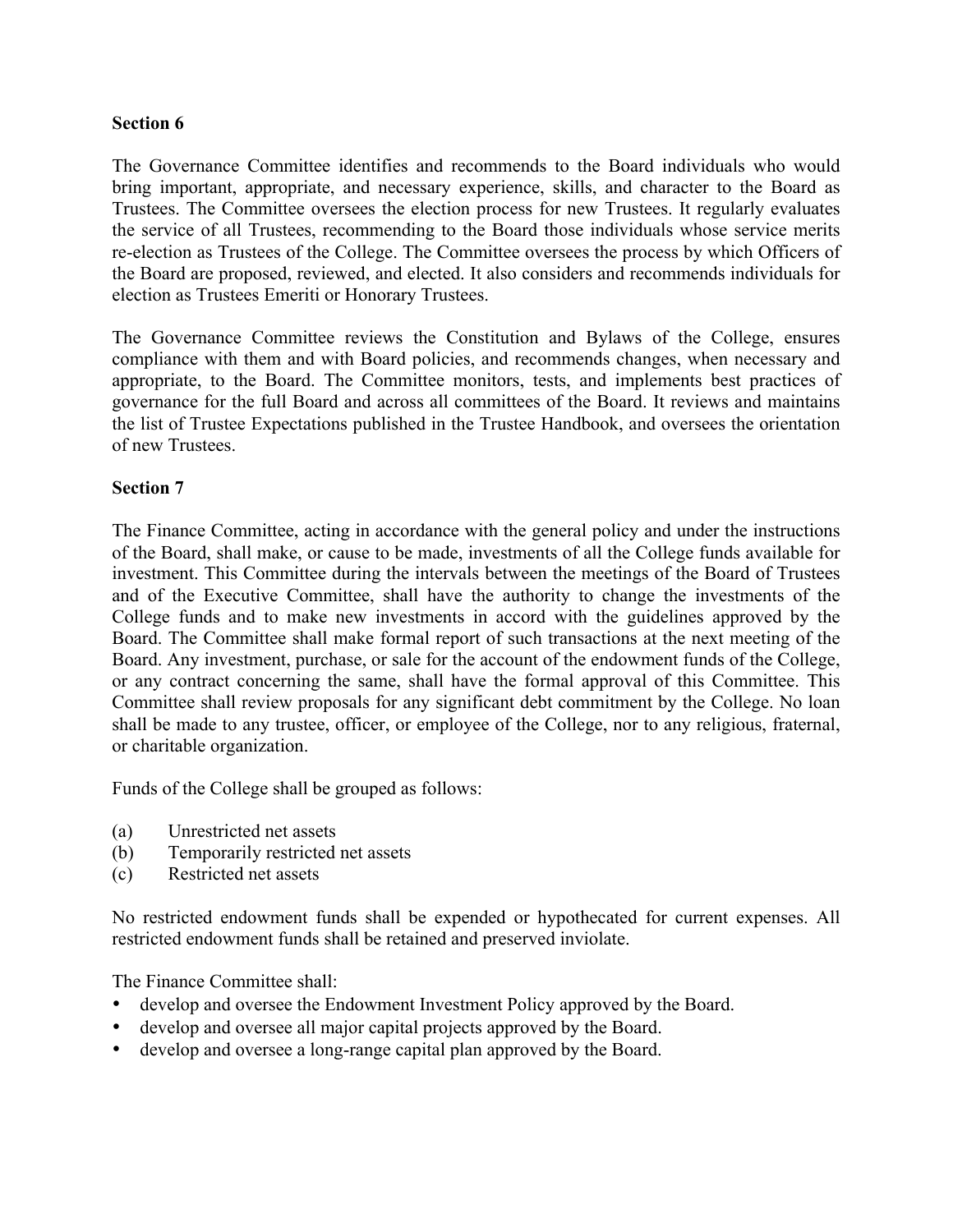The Academic Planning and Resources Committee of the Board is responsible for maintaining adequate human resources and excellent performance of personnel. It will make recommendations to the Board on decisions involving faculty tenure, promotions, sabbaticals, and leaves of absence, as well as other appropriate matters involving faculty or staff at the College.

## **Section 9**

The Audit and Risk Management Committee assists the Board in fulfilling its oversight of operational, compliance, and financial risks. The committee therefore has responsibilities related to: (a) the independent auditor, annual financial statements, and tax filings; (b) the College's auditor for risk and control assessments and audits; (c) oversight of management's internal controls, compliance, and enterprise risk assessment practices; (d) special investigations and whistleblower policies; and (e) miscellaneous issues related to the financial practices of the College.

### **Section 10**

The Advancement Committee will provide recommendations and oversight for the activities of advancement, fund-raising, institutional communications, and public relations.

#### **Section 11**

The Strategic Planning and Review Committee is responsible for overseeing the strategic planning process for the institution, with special emphasis on five-year strategic plans and the institution's mission statement.

#### **Section 12**

The Student Affairs Committee is responsible for oversight of matters relating to the general welfare and success of students. The Committee will focus especially, but not exclusively, on housing and food services; student physical, mental, and spiritual well-being; athletics; student behavioral codes and discipline; and student organizations. The Committee ensures that student life functions at the College are in alignment with the mission of the College, expectations of the students, as well as the strategic plan and other institutional priorities. In addition, the Committee closely monitors student retention and completion, and reviews the College's efforts to ensure student success.

#### **Section 13**

Special committees, unless the method of appointment has been otherwise directed by action of the Board of Trustees, shall be appointed by the Chair of the Board of Trustees. Such committees shall function and report in the manner designated by the action of the Board in creating them.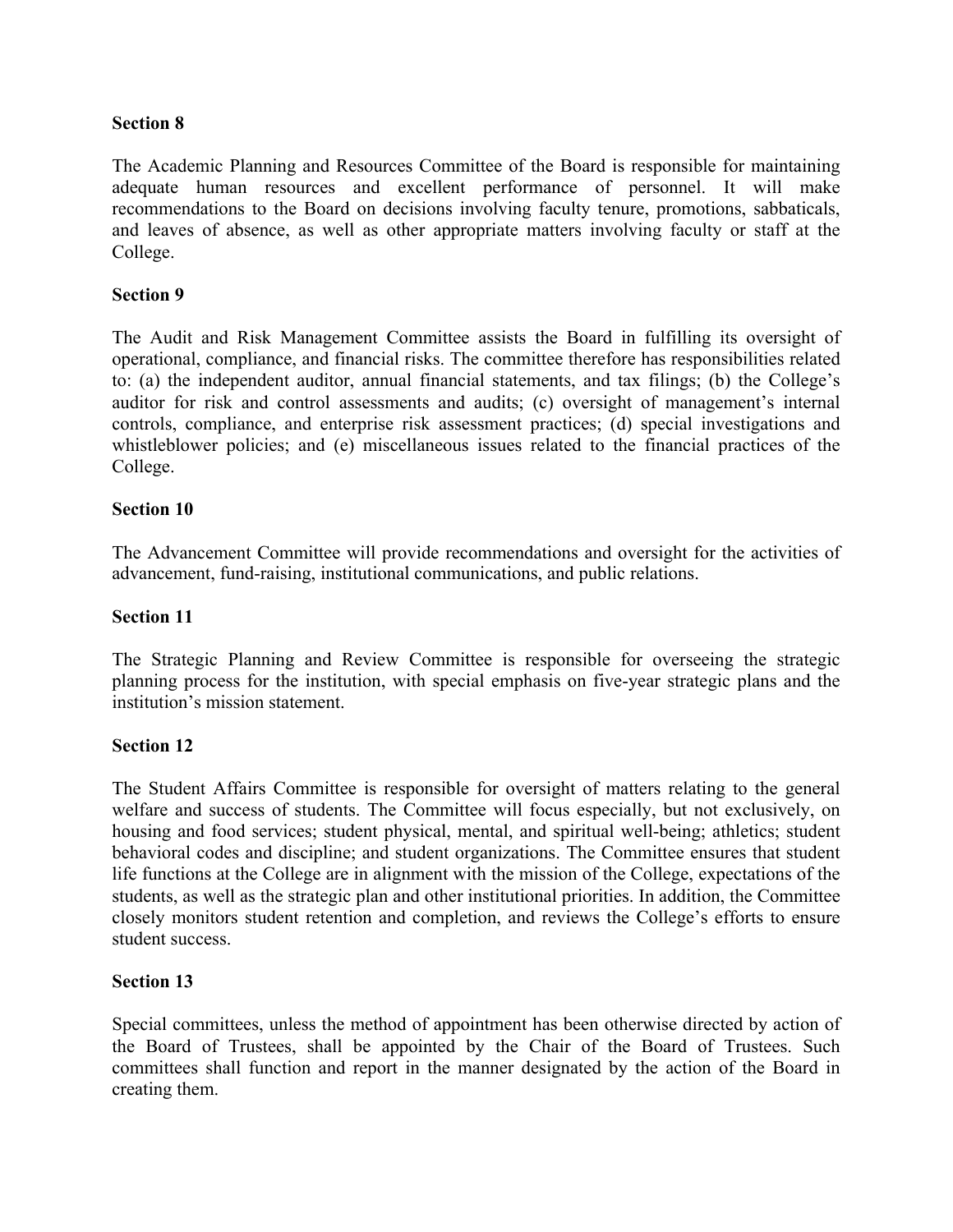# **Article IV**

## **Duties of Administrative Officers**

### **Section 1**

The President of the College shall call faculty meetings and shall be presiding officer of such meetings unless he/she directs the Provost or the Provost's representative to preside. The President shall have final authority in the internal affairs of the College. The President shall be the official agent of communications between the Faculty and the Board of Trustees, and between any individual or College officer and the Board of Trustees. In the absence or disability of the President of the College, the Provost shall serve as acting president, unless the Board of Trustees or the Executive Committee of the Board expressly designates another individual to act in the President's stead.

### **Section 2**

The chief financial officer shall oversee the management of the entire College plant and of all College assets. He/she shall take the initiative in seeking investments for the funds of the College and shall report promptly thereon to the Finance Committee. He/she shall be responsible for the economical purchase of all supplies and materials and shall see that all contracts made by the Board are faithfully executed.

The chief financial officer shall collect and receive all moneys arising from gifts, bequests, or otherwise for the benefit of the College, and of all fees and money from any source due the College or any of its departments.

The chief financial officer shall keep proper books of accounts, fully setting forth the financial conditions and transactions of the College, and shall exercise a general supervision over all accounts of officers and employees of the College which have to do with the receipt or disbursement of funds and securities, and he/she shall obtain full and true reports of all such receipts and disbursements from the officers aforesaid. He/she shall supply the Board, and the Committees, and the President of the College with such statements as may be required of him/her, or as may be needed to show correctly the financial condition of the College or any of its departments.

The chief financial officer shall examine all accounts, claims and demands against the College. No money shall be drawn from its treasury unless the amount thereof be adjusted and settled by him/her and found to be within the budget appropriations, or provisions thereof.

Money shall be drawn from the treasury of the College only on voucher checks signed by the President, the Treasurer, or any other persons authorized by the Board of Trustees.

The College shall carry appropriate insurance/surety to assure the faithful performance of the duties of the chief financial officer, the premium on said coverage to be paid by the College.

The chief financial officer shall perform also such other duties as the President of the College or the Board of Trustees may from time to time designate.